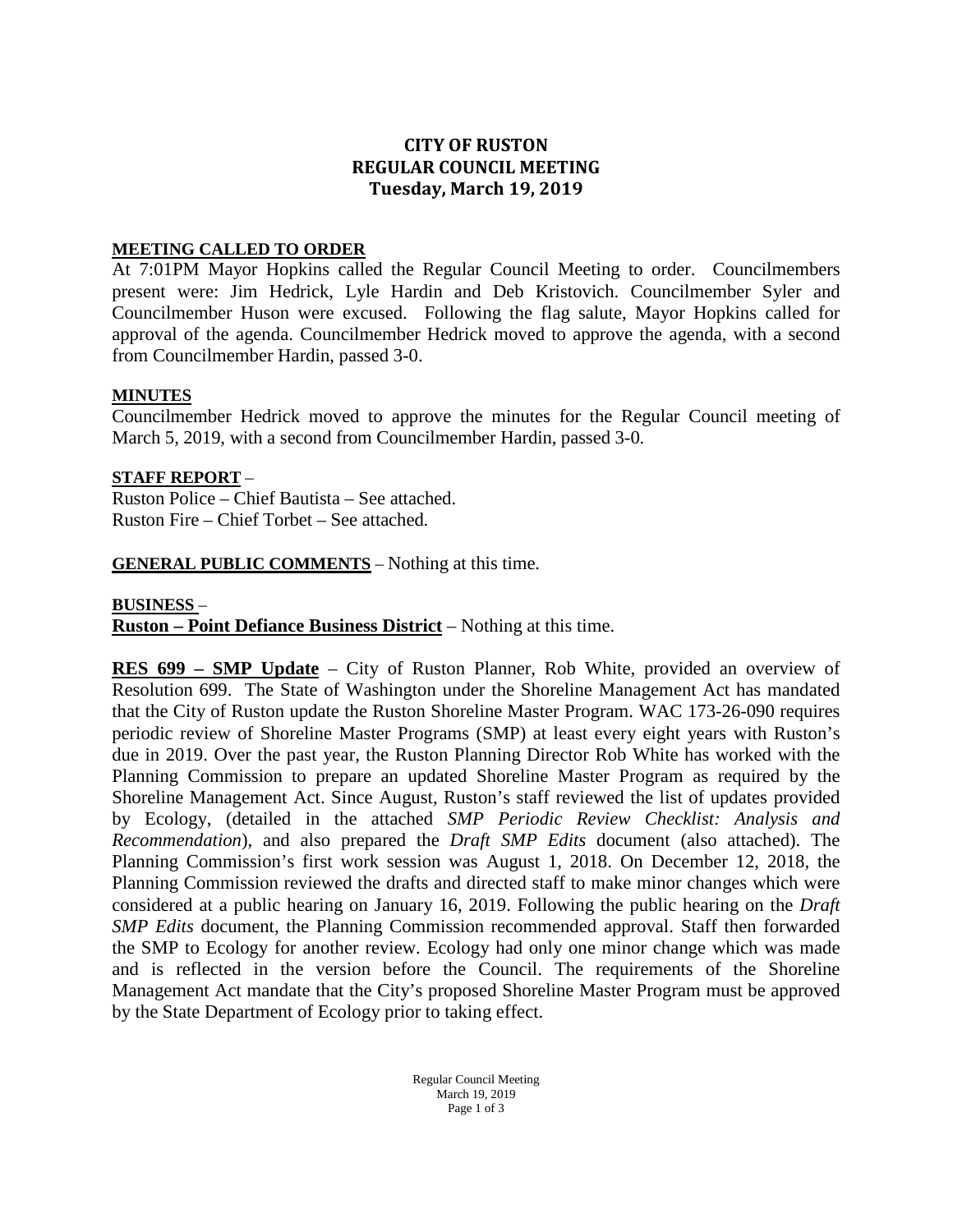CITY OF RUSTON Regular Council Minutes March 19, 2019

Before approval, the Director of the Department of Ecology must formally conclude that the proposed Shoreline Master Program, when implemented over its planning horizon (typically 20 years), will result in "no net loss of ecological functions necessary to sustain shoreline natural functions." Thus, in order to fully implement the SMP in Ruston, approval by the Department of Ecology is a prerequisite. The review process by the Department of Ecology includes a minimum 30-day comment period. The review process at Ecology has been averaging three to six months for other jurisdictions. Therefore, rather than pass the SMP by ordinance with an uncertain effective date, staff is recommending that the Council instead adopt a resolution expressing its intent to adopt the attached SMP and directing staff to submit the SMP draft for approval by the Department of Ecology. After review and approval by Ecology, staff will bring back the SMP in final ordinance form for consideration and adoption by the City Council. Councilmember Hedrick moved to approve Resolution 699, with a second from Councilmember Hardin passed 3-  $\Omega$ .

**PAYROLL** – Councilmember Hedrick moved to approve Payroll, with a second from Councilmember Hardin, passed 3-0.

**MAYOR'S TIME** – Discussed the City's garbage service. Mayor Hopkins shared with council what happens when the current garbage truck breaks down. It is costly both in repair and manpower. When the automated garbage truck breaks down (such as hydraulic issues) Public Works has to pull out the old truck which takes two people to operate. The City is fortunate to have a Tacoma refuse retiree to assist Ray in those situations. The company which services the City's garbage truck has a newer garbage truck for sale and Ray test drove it last Tuesday and Wednesday. Ray and the other operator had favorable comments. Mayor Hopkins also shared the importance of cleaning the current truck between garbage, yard waste and the recycle pickup. The truck must be cleaned before recycle is picked up to prevent recycle contamination. Having two trucks would allow one to be used for recycle. There has also been discussion about outsourcing garbage pickup. The time is near to discuss the direction of this utility. Mayor Hopkins will be bringing before Council a request to increase this utility with a minimum of a five dollar monthly increase or higher, depending on the size of the can. This is a result of increased costs in waste disposal and the dumping of recycle. Mayor Hopkins commended Ray on his efforts to deliver a clean and sanitary recycle. Delivery of contaminated recycle could impact the relationship and cost of dumping at the landfill. The City needs to do a better job educating our residents on the recycling process. Mayor Hopkins noted the company selling the newer garbage truck is asking \$64,000, which is almost double what was paid for the last garbage truck. The request to increase rates does not include the cost of purchasing the newer garbage truck. This equipment is not in the budget so the purchase would come from reserves. If it is not a consideration then the City may look to outsourcing this utility. In reading on this topic Mayor Hopkins was surprised to find there were many municipalities that have outsourced garbage, yard waste and recycling pickup. Mayor Hopkins understood that past Council wanted to keep this utility in-house. Mayor Hopkins will explore the costs in keeping this service versus the cost to outsource and will bring this information before council for further consideration.

> Regular Council Meeting March 19, 2019 Page 2 of 3